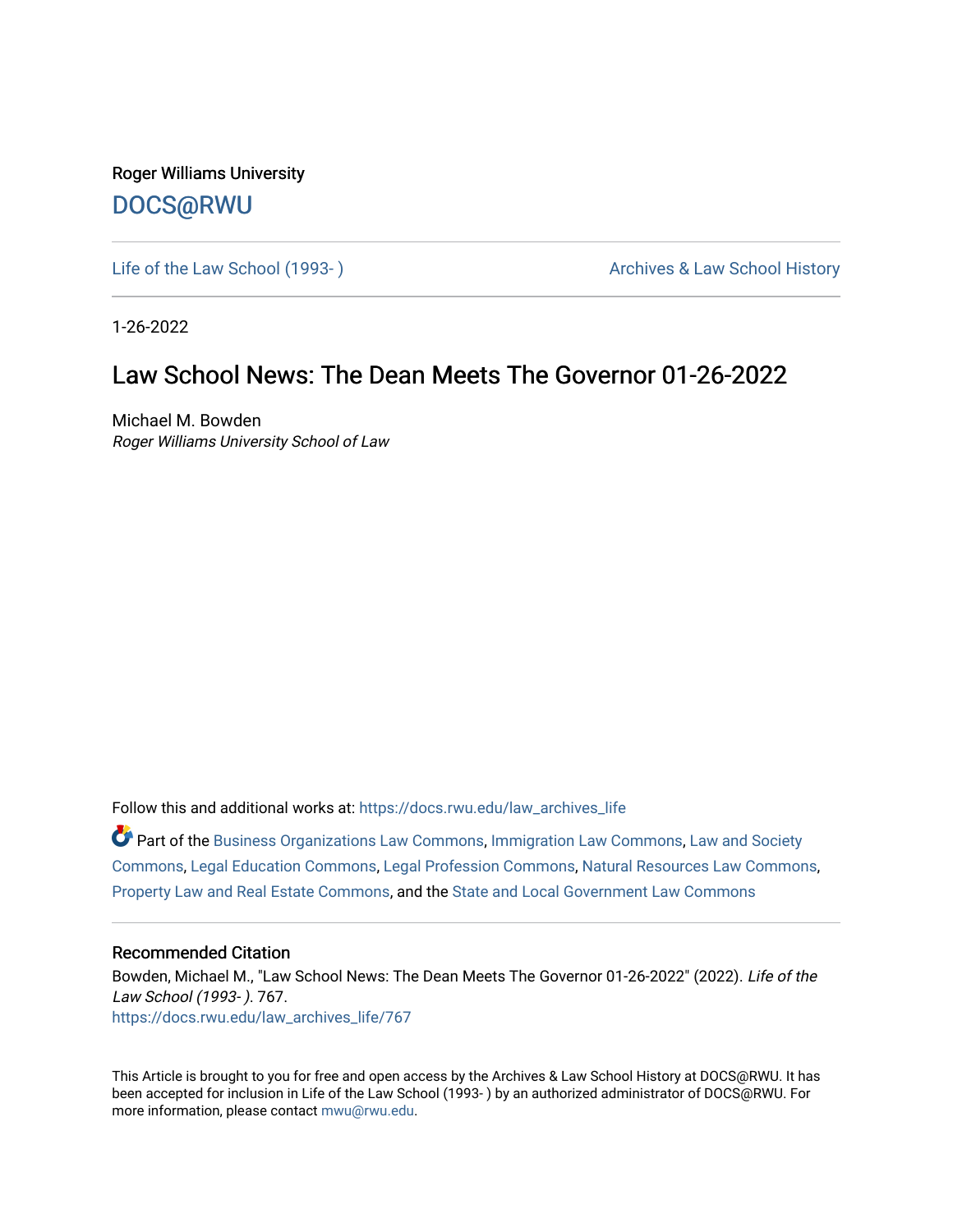# *Law School News*

# The Dean Meets the Governor

RWU Law Dean Gregory W. Bowman recently sat down with Rhode Island Governor Daniel J. McKee to discuss issues of common concern to both the Statehouse and the Ocean State's only law school. Here are some excerpts.



RWU Law Dean Gregory W. Bowman and Rhode Island Governor Daniel J. McKee on a portico overlooking downtown Providence. Image Credit: James Jones/RWU Law

## ON THE PANDEMIC RECOVERY

Governor McKee: Dean Bowman, you and I both took office in the midst of the COVID-19 pandemic, which is what I would call a baptism under fire. We were tested! But overall, the state of Rhode Island has done extremely well. For example, back in March we were hovering around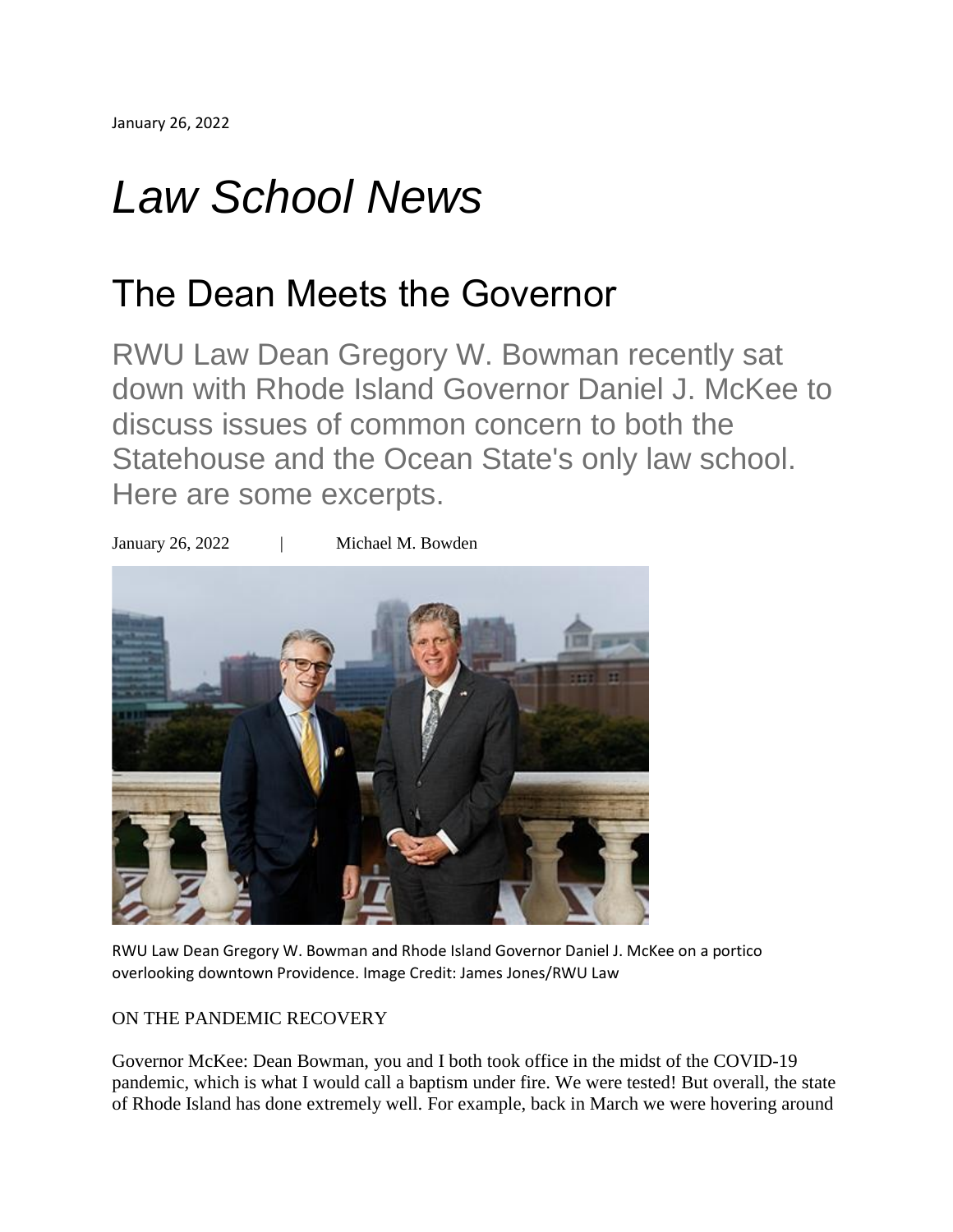the lowest vaccination rates and highest infection rates in the country. Today, we're the secondmost vaccinated population with virtually the lowest infection rate in the country. On the economic side, we were able to open up our economy sooner. Right now, according to the Moody's Back-to-Normal Index, Rhode Island is the fastest-improving economy in the Northeast—and we just became the third-fastest recovering economy in the country.

Dean Bowman: That's fantastic to hear, Governor. The role of businesses, both small and large, is going to be very, very important in the economic recovery. Your administration has been very supportive of that, and the School of Law is also working hard—for example, through its Small Business Start-up Clinic and other experiential programs—to lend its support to this effort. Small businesses in particular are an important part of this state's future. So I think that focusing on them—focusing on helping people create their own jobs and chart their own futures—is deeply important.

I'd love to hear your thoughts on economic revitalization in Rhode Island—how your administration is working to support a vibrant future for businesses in the state.

McKee: Well, for starters we ensured that federal funds became available to our small business community. One of the first things I did as governor, in fact, was to activate about \$30 million in funds that went out to well over 4,500 businesses at \$5,000 per small business—that really helped.

And now we've developed the RI 2030 plan, which factors in local businesses, support for families and health care, support for the Blue Economy and the Green Economy, and talks about how small businesses fit into that picture. *[Released on Oct. 15, the RI 2030 plan outlines the McKee administration's vision for the state's economic recovery and "what we want Rhode Island to look like in the years ahead," setting out priorities for spending the state's share of American Rescue Plan funds and, eventually, Build Back Better funds. For more information, visit [https://www.ri2030.com.](https://www.ri2030.com/)]*

Bowman: That's really exciting. On a related note, Roger Williams University is working to establish a new Real Estate Center of Excellence, which will focus on various issues relating to real estate—including real estate development, real estate management, community development, the effects of climate change on community resiliency, and more.

Also, the University's Blue Economy Center of Excellence will focus on community and economic issues, while also bringing in other areas of opportunity for economic growth, such as maritime commerce, renewable energy, aquaculture, and so on. In other words, I think there is a lot of overlap between RWU Law's goals and your administration's goals: not just to maintain the economy, but really help it grow and thrive.

McKee: What you're doing is really great leadership because we have an incredible opportunity, coming out of the pandemic, to reset our state. We've historically been the first in and the last out of economic downturns. But today, we're holding on to first in the Northeast, and third in the country—and we can maintain that with good leadership.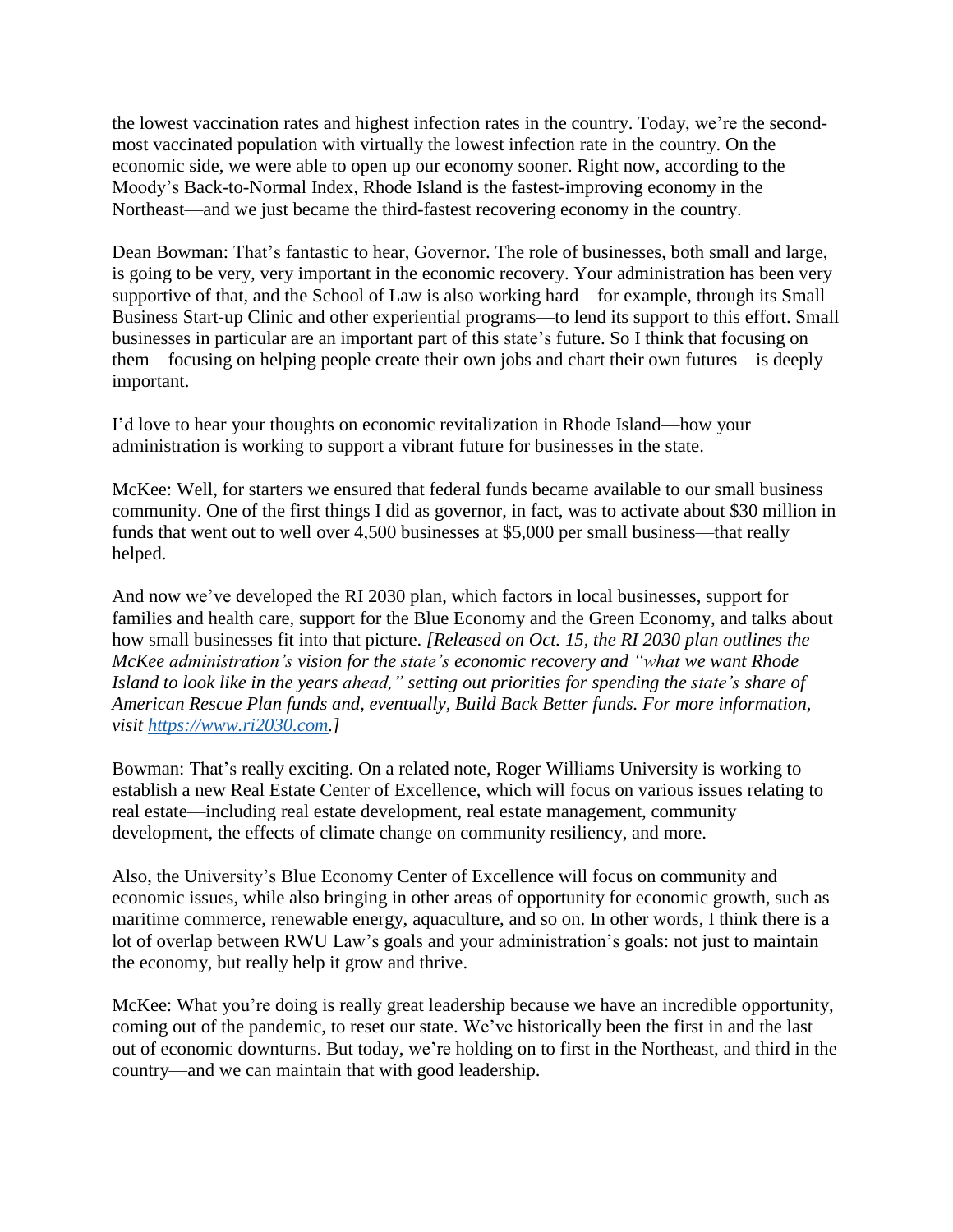Bowman: People often talk about a small state being disadvantaged because of its size, but in some ways it's a big advantage because we can be nimble. We can put programs in place and see the immediate impact. And in terms of returning to normalcy, when you put money and effort into supporting small businesses—providing them with support, places to start, jobs to create, legal representation—the return on investment is just enormous.

McKee: We're definitely making an effort to embrace our small businesses, but we can do more. One of my goals as governor is to increase per capita income across the board in all communities. When you develop an economy, you're going to increase per capita income. But to do that, you need not only entrepreneurs, but a trained and skilled workforce. And that's what you're building at Roger Williams University. As you know, a number of your law graduates are working with me here—the advantages of our good relationship with the state's only law school are not lost on us. And we're interested in any way you can work with us to create a more smallbusiness friendly state. We're really making an intentional effort to do that.

### ON COASTAL RESILIENCY

Bowman: Can you talk a little bit about your administration's efforts to help build coastal resiliency?

McKee: A number of the foundations had been set before I became governor, but I was pleased to sign the Act on Climate [on April 14, 2021], which is an effort to reduce our carbon emissions by 45 percent by 2030, then 80 percent by 2040, and then to become carbon neutral by 2050. And as part of the RI2030 plan, we've activated a committee to really dig into this issue. In addition, we have a goal of reaching 100 percent renewable on our energy grid by 2030.

Off of Block Island, we have the first wind turbine farm in America. And we're looking at another 50 wind turbines to be built about 15 miles off our coast, which will provide us with about 400 megawatts of energy and the equivalent of 25 percent of our energy needs, and which will electrify as many as 270,000 homes. Based on what we have in place right now and what is coming, I believe we'll meet those goals. And every time you commit to a renewable, like wind or solar, you're creating jobs—well-paying jobs, which move us further toward our goal of raising per capita income.

Bowman: That's really exciting. One of the things that appealed to me about coming to Rhode Island was the fact that RWU Law is home to the Marine Affairs Institute, through which the law school works closely with the Rhode Island Sea Grant Legal Program and the University of Rhode Island. The opportunity to engage in work related to coastal resiliency and renewables, and to see the impact of this work on the local economy, was very interesting to me.

And of course, there is an exciting overlap between the first two Centers of Excellence that RWU is establishing in the areas of Real Estate and the Blue Economy. Those centers both address community resiliency and sustainable coastal futures, including the effects of climate change and how we can ensure that Rhode Island's communities adapt and thrive. We are the Ocean State, after all, and these centers can be especially impactful here: there are impacts of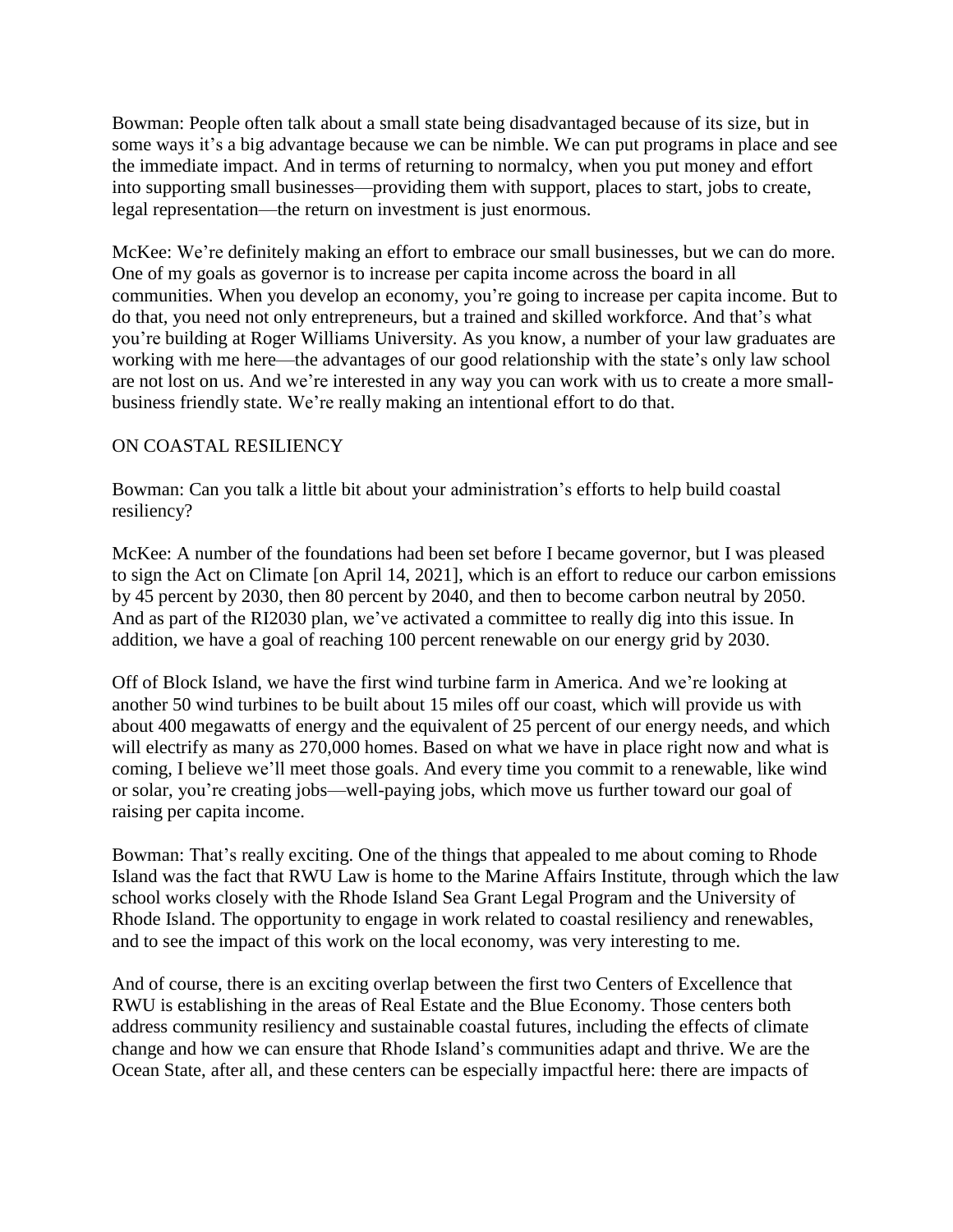climate change that Rhode Island needs to be prepared for, but there are also opportunities that the state can take advantage of.

McKee: Yes, we *are* the Ocean State and our need for resiliency is real. The climate issues are real, and Rhode Island is front and center: I recently read that we've had an 11-inch rise in our water levels in Newport since 1990 or so. We're right in the middle of the eye of the storm, so to speak. So all that resiliency is really important.

### ON IMMIGRATION

Bowman: As you know, Rhode Island is home to a very diverse immigrant community. Could you talk a bit about the challenges these communities are facing today and how your administration is reaching out?

McKee: It's a combination of things, both long- and short-term strategies. Rhode Island has always been a place that welcomes a diverse population from around the world, and firstgeneration immigrants have always found their place in our communities.

Education is a big part of that, and I've been involved in education strategies now for 20 years or so. In particular, we've developed schools that really reach out to communities and families that are struggling financially and close the learning gaps that exist, particularly in the Hispanic community. So that's a step in the long term. At the level of higher education, I just signed a bill last week which makes sure that if you're living in Rhode Island, regardless of your residency status, you can have in-state tuition, which opens opportunities as well.

In the shorter term, we're really taking care of minority business enterprises—making sure we follow the rules on the percentage of state contracts they receive and making an effort to understand that, for minority-owned businesses and women-owned businesses, access to capital is a challenge. So we're making an effort, when we distribute federal funds, to make sure that a certain percentage goes to these businesses.

Bowman: It sounds like you're involved in both strategic planning and action based on values. At the law school, our Immigration Law Clinic—run by a graduate of our law school, Professor Deborah Gonzalez '07—is also doing great work for the immigrant community. And within a robust clinical law program, when you have multiple clinics, there can also be provision of services to a client in more than one area. For example, a client might have an immigration issue, but also own a small business or want to start a small business. By helping that client in both areas, we've just created a job. That sort of overlap is one of the great strengths of legal education and experiential learning through our clinical programs.

McKee: Our Hispanic community is one of the highest-growing populations for small businesses right now. That's why Rhode Island is wise to invest in the work that you were just talking about, both for the short-term goals of aligning people with jobs and encouraging them to open up their own businesses, and the long-term goal of investing in these people through education.